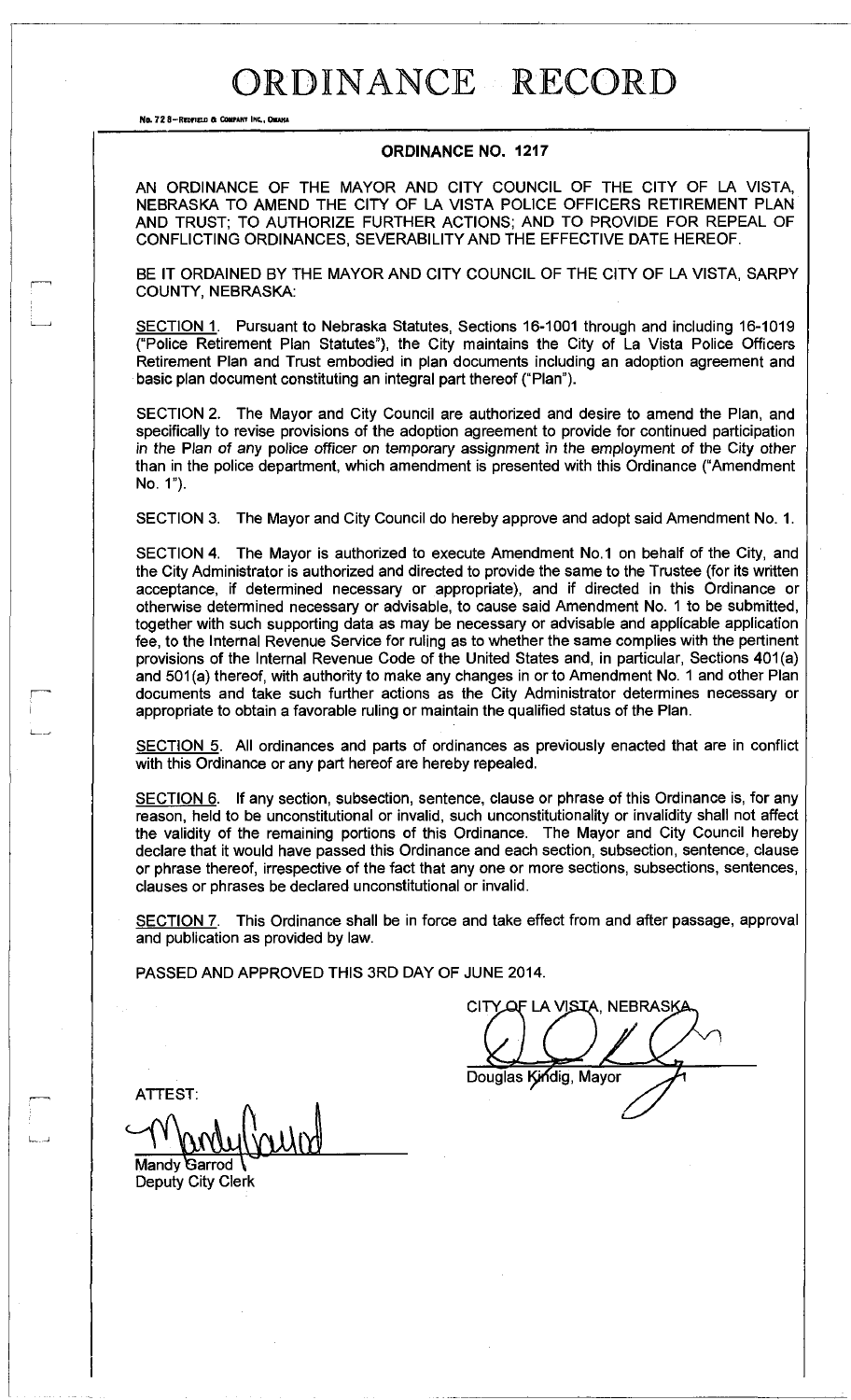No. 72 B-REDFIELD & COMPANY INC.

#### CITY OF LA VISTA POLICE OFFICERS RETIREMENT PLAN AND TRUST

### Amendment No. 1

Fhe City of La Vista Police Officers Retirement Plan and Trust is hereby amended as follows:

- I. Section B(5) of the Adoption Agreement is deleted and replaced in its entirety with the following:
	- (5) **Recognized Employment.** Recognized Employment is service in the employment of the City in those job classifications indicated below *(place "X" on blank(s) indicating selection): [Section 1.1.30]* 
		- $X$  (a) All Employees of the City employed as police officers. Effective June 1, 2014:

(1) Recognized Employment for purposes of this Plan shall include any police officer on leave of absence from the police department while working on temporary assignment in the employment of the City other than as a police officer for the police department of the City, as approved by the City Administrator with concurrence of the Police Chief in accordance with applicable law ("Leave of Absence"). A police officer on Leave of Absence shall continue to fully participate in this Plan with respect to any employment with the City while on said Leave of Absence; and

(2) If a Participant who is working as a police officer and in Recognized Employment credited under this Plan ceases said work and Recognized Employment and transfers to and begins working in any other position of employment with the City, other than pursuant to a Leave of Absence:

- (i) The Participant shall cease participating in this Plan and shall be eligible to participate in any other retirement plan in which a person working in said new position of employment is eligible to participate.
- $(ii)$ However, said transfer to a new position of employment within the City during a period of continuous, uninterrupted employment with the City otherwise shall not constitute a termination, severance or separation of or from employment or service with the City for purposes of this Plan, including without limitation, for purposes of triggering eligibility for obtaining a distribution from this Plan; and
- (iii) Amounts held under this Plan for the benefit of said Participant shall continue to be held for the benefit of the Participant until the Participant's death, disability or other separation from service with the City and distribution in accordance with this Plan and applicable law, regulations and other guidance.
- (b) All Employees of the City employed as fire fighters.
- (c) All Employees of the City as that term is defined in Section 1.1.10.
- (d) All common law Employees of the City.
- (e) Salaried Employees of the City.
- (f) Hourly Employees of the City.
	- (g) Employees who are not covered by any retirement plan established by the City.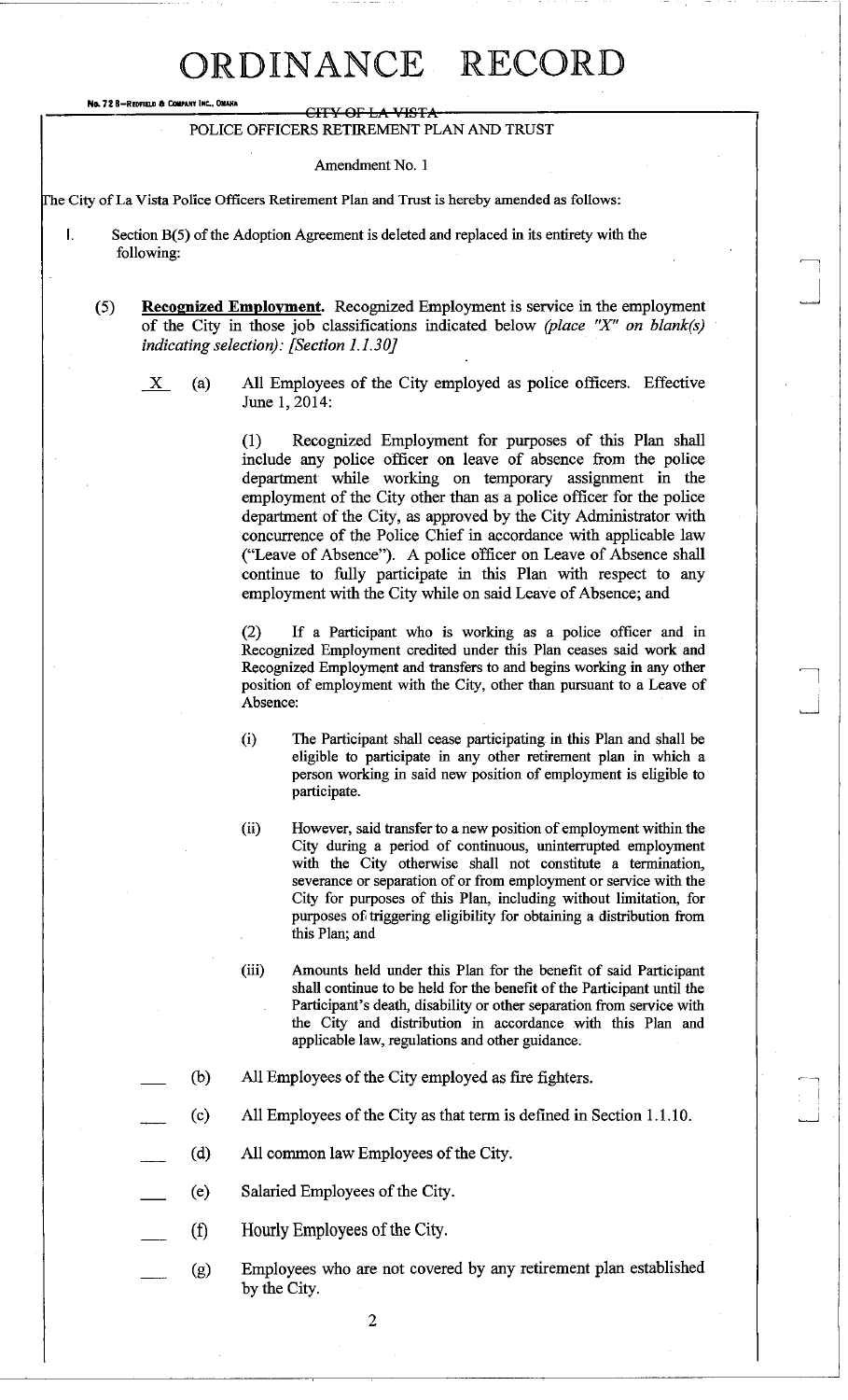No. 72 8-Redfield & Company In

(h) Other *specify*):

II. This Amendment No. 1 supersedes any provisions of the Plan to the extent inconsistent with the provisions of this Amendment.

This amendment is hereby executed this  $\frac{3}{2}$  day of  $\frac{3}{2}$  day  $\frac{3}{2}$ . 2014.

CITY OF LA VISTA, a Nebraska municipality

ami

Rita Ramirez, Assistant Gity Administrator

By:

 $\overline{\mathbf{3}}$